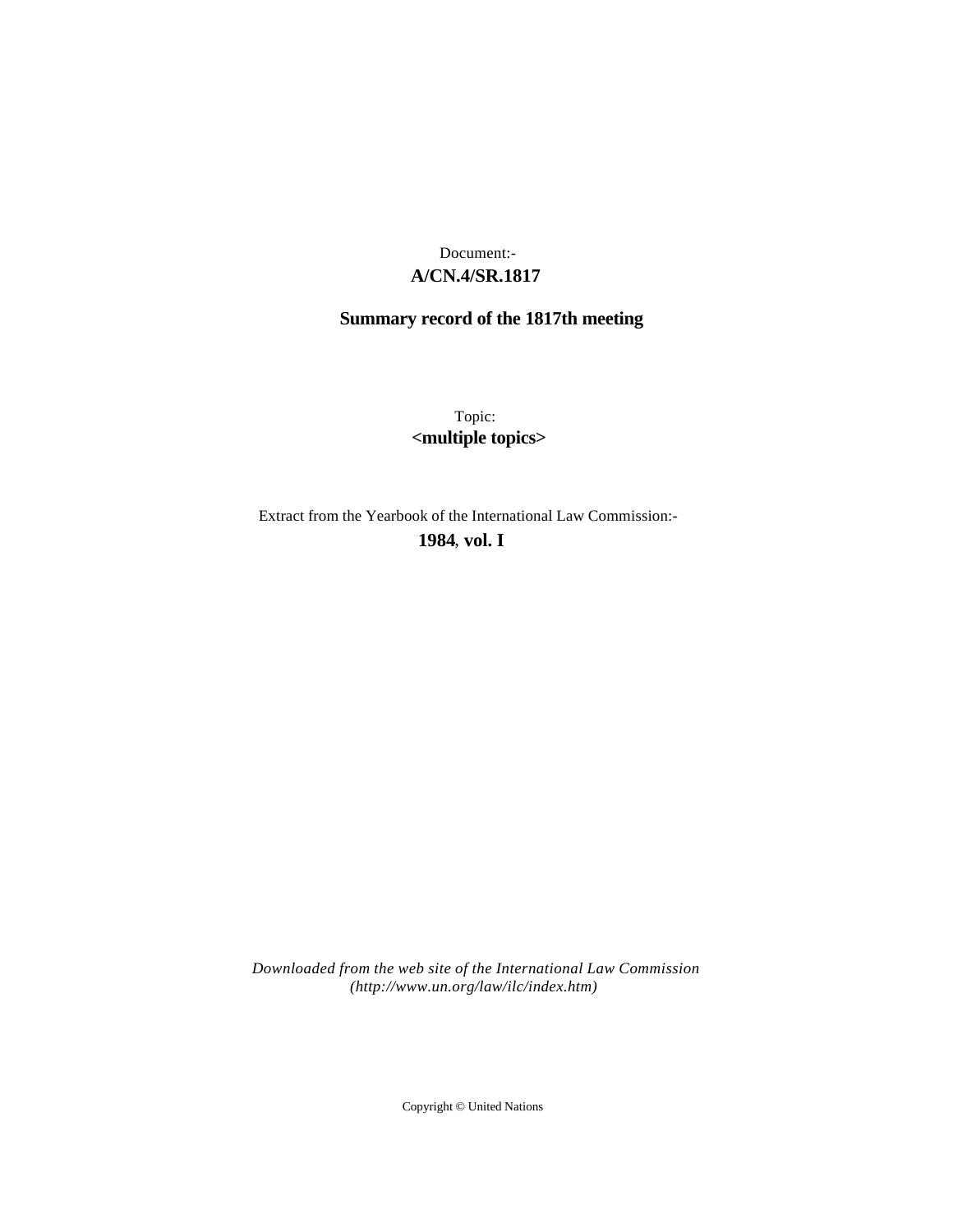authorities, might, like genocide, constitute an example of a qualitative or quantitative shift to the category of crimes against humanity.

43. He agreed with the Special Rapporteur's minimum list of offences classified after 1954. Colonialism and *apartheid,* to take only two examples, would be unanimously regarded as crimes, but mercenarism might give rise to some objections, as illustrated by the difficulties encountered in the Sixth Committee of the General Assembly in connection with the elaboration of an international convention against the recruitment, use, financing and training of mercenaries. It should not be forgotten that General Assembly resolution 3103 (XXVIII) of 12 December 1973, which qualified the use of mercenaries as a criminal act, had been adopted by an overwhelming majority, yet 13 of the most important countries had voted against it. However, as stressed in article 1, paragraph 3, of the Convention for the Elimination of Mercenarism in Africa, adopted by OAU in  $1977<sup>25</sup>$  the crime of mercenarism was "a crime against peace and security in Africa", a rule that had repeatedly been observed in the practice of African courts.

44. Should the minimum list proposed by the Special Rapporteur be extended? In that connection, the Special Rapporteur had referred to the proposals made by Vespasien Pella in his work on the codification of international criminal law. In the present state of international law and international practice and in the light of the criteria mentioned earlier, it would be difficult to regard the five acts listed by Pella and cited by the Special Rapporteur *(ibid.,* para. 70) as offences against the peace and security of mankind, particularly since some of them were usually nothing more than internal offences covered by national criminal codes. However, economic aggression, which was characterized by the flagrant interference of one State in the internal affairs of another State in breach of the principle of the sovereignty of peoples over their natural resources and wealth, might be serious enough to be classified as an offence against peace. That was not a purely academic possibility, for in resolutions 2184 (XXI) and 2202 (XXI) of 12 and 16 December 1966, the General Assembly had expressly regarded violations of the economic and political rights of indigenous peoples as crimes against humanity. Unless, as the Special Rapporteur had proposed, a more appropriate term could be found, economic aggression might if necessary be included in a revision of article 2, paragraph (9), of the 1954 draft, which considered it an offence for the authorities of a State to intervene in the internal or external affairs of another State by means of coercive measures of an economic character.

45. Lastly, in view of the renewed outbreak of acts of piracy, accompanied by serious acts of violence and murders, consideration should also be given to the possibility of deeming such acts to be crimes against humanity.

*The meeting rose at 1 p.m.*

# **1817th MEETING**

#### *Thursday, 10May 1984, at 10 a.m.*

#### *Chairman:* Mr. Alexander YANKOV

*Present:* Chief Akinjide, Mr. Al-Qaysi, Mr. Calero Rodrigues, Mr. Diaz Gonzalez, Mr. Evensen, Mr. Francis, Mr. Jagota, Mr. Koroma, Mr. Lacleta Mufloz, Mr. Mahiou, Mr. Malek, Mr. McCaffrey, Mr. Ni, Mr. Njenga, Mr. Ogiso, Mr. Quentin-Baxter, Mr. Razafindralambo, Mr. Reuter, Sir Ian Sinclair, Mr. Sucharitkul, Mr. Thiam, Mr. Ushakov.

# **Draft Code of Offences against the Peace and Security of Mankind** *<sup>l</sup> (continued)* **(A/CN.4/364,<sup>2</sup> A/CN.4/368 and Add.l, A/CN.4/377,<sup>3</sup> A/CN.4/L.369, sect. B)**

#### [Agenda item 5]

#### SECOND REPORT OF THE SPECIAL RAPPORTEUR *(continued)*

1. Mr. REUTER said he welcomed the moderation and good sense displayed by the Special Rapporteur in pinpointing the questions, texts and problems to which the Commission should confine itself, more particularly since the topic could lend itself to flights of fancy and not necessarily to moderation. He agreed, not without regret and only after considerable reluctance, that the Commission should refrain from tackling the general problem of violations of human rights. Needless to say, in today's world, a violation of human rights—even a right of the individual—came under international law when it was characterized, but it did not constitute a threat to the peace and security of mankind. Accordingly, the Commission should examine only intentionally collective violations of human rights that were an actual threat to the peace and security of mankind.

2. On the important question of methodology, after careful reflection he was of the opinion that the Special Rapporteur's proposal that the various offences to be covered by the draft should be considered one after the other was, in the final analysis, the best possible course, both at the present stage and later on. The elaboration of a draft code would take a long time and it must meet the requirements of Governments, which nowadays were more concerned about the utility of works of codification. The problems would thus have to be examined carefully and comprehensively. By not replying to the two questions submitted to it, the General Assembly had very wisely left it to the Commission to shed light on the matter, to take up the problems itself, to pin-point its task and, first of all, to define what constituted an international crime. Naturally, the General Assembly knew,

<sup>25</sup> See footnote 15 above.

<sup>1</sup> For the text of the draft code adopted by the Commission in 1954, see 1816th meeting, para. 1.

<sup>2</sup> Reproduced in *Yearbook.*.. *1983,* vol. II (Part One).

<sup>3</sup> Reproduced in *Yearbook... 1984,* vol. II (Part One).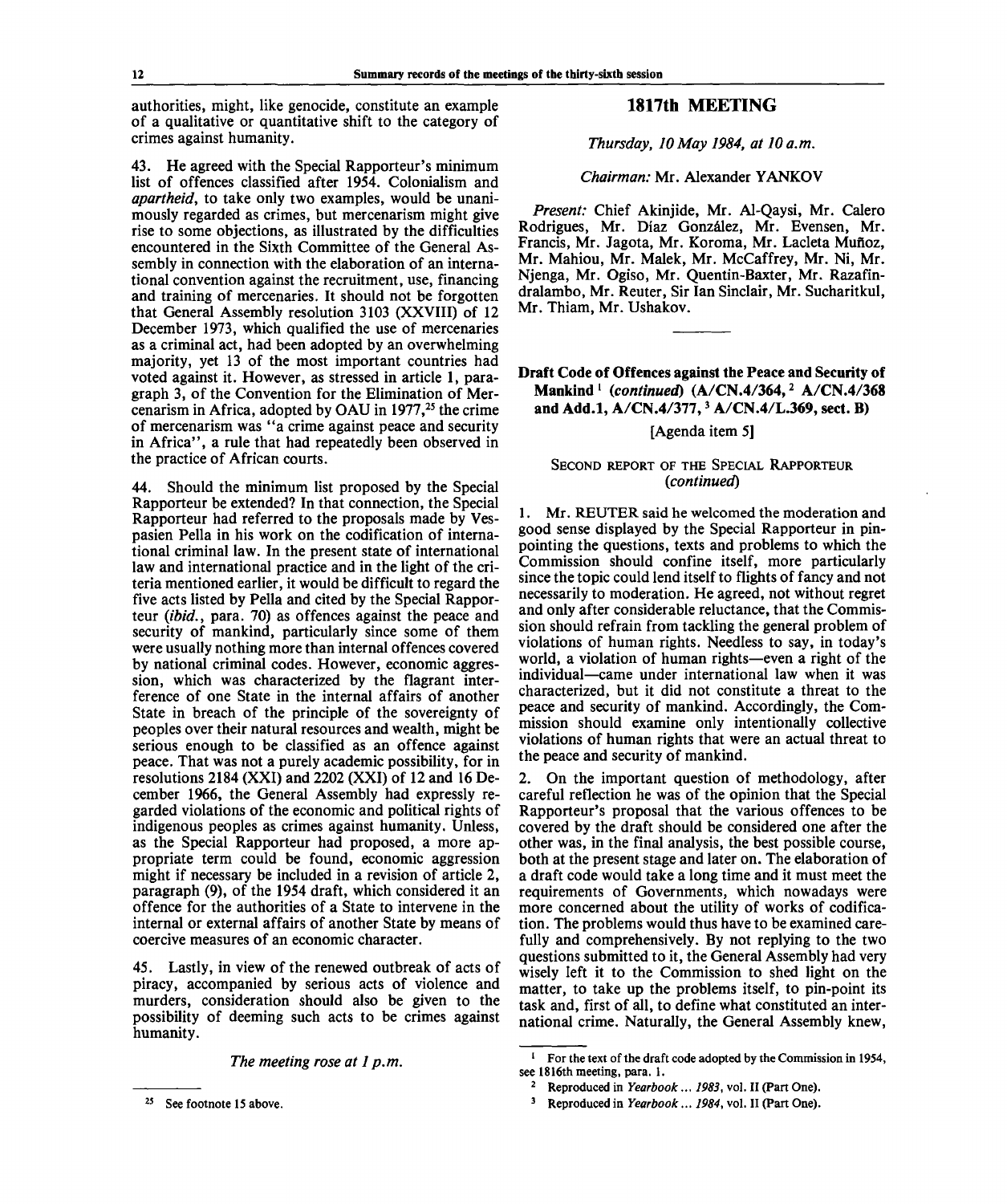as did all members of the Commission, what an international crime was in the moral sense and in the emotional sense—and emotion was a sound and valid criterion. Yet the members of the Commission were, first and foremost, jurists. Hence, to define an international crime meant, first of all, determining the legal consequences of conduct that would be deemed to constitute an international crime.

3. The Commission had already tackled that aspect of the question by formulating article 19 of part 1 of the draft articles on State responsibility, but that article was simply a frame that still had to be filled. The Commission could start by specifying the regime governing international crimes. Two problems were resolved in the draft articles on State responsibility proposed by Mr. Riphagen, articles which established that certain crimes were imprescriptible and that international crimes were directed against all States and thus entailed rights and obligations for all States. But many of the issues still had to be resolved. To that end, when it was not possible, as in systems of internal law, to determine all of the consequences of the concept of a crime, the Commission could also study each international crime, find out in each case what was established in the conventions and resolutions and, in the absence of any specific provisions, determine what it could itself propose. It was an empirical method whereby the Commission could more easily delimit the subject-matter. After such an overview, the Commission would see whether it was in a position to formulate a number of general rules of international law on international crimes.

4. In his second report (A/CN.4/377, para. 44), the Special Rapporteur listed a number of relevant legal instruments and the Commission should, in principle, examine all of them. After verifying the ones that genuinely related to the special crimes constituted by offences against the peace and security of mankind, the Commission should move on from the offences that were most clearly defined because they formed the subject of a widely ratified convention, and those that were fairly clearly defined because they formed the subject of a General Assembly resolution adopted by a large majority, to the offences that were more open to question and less clear-cut. Only then could it take a position. It could, for example, start with genocide and aggression. Nevertheless, he had reservations regarding a number of "potential" offences. For instance, the non-physical, yet social, cultural and moral destruction of minorities was deplorable, but it was quite difficult to deal with because it involved too many tragedies and too many States that were torn apart for the sake of survival. In any event, that should not act as the point of departure. Again, the use of nuclear weapons eluded law, and to some extent even *jus cogens,* because of the very nature of such weapons. In that connection, members were aware of arduous endeavours undertaken by ICRC and by experts in that field since 1977.

5. For each kind of international crime, the Commission would have to determine the questions to be considered and decide first of all whether it was to examine the problem of criminal responsibility of the State or criminal responsibility of the individual, or indeed both types of responsibility. A number of comments were called for in that regard. The Special Rapporteur had cited three cases *{ibid.,* paras. 54 *et seq.)* and it was obvious that, in the taking of hostages, some acts were committed by States and others were not. The same was true of mercenarism, for some mercenaries were demonstrably agents of the State, whereas others acted for economic or ideological groups. Again, terrorism by individuals existed alongside terrorism by the State. Accordingly, the Commission, in examining crimes committed in each of those instances, would have to examine both the crime as committed by the individual and the crime as committed by the State. In his opinion, in public international law there could be no comprehensive regime for criminal responsibility on the part of the State because of a problem that was absolutely insoluble: namely the problem of punishment. It was difficult to see how a general, impersonal rule could be formulated to determine in advance the nature and scope of the punishment to be inflicted on a State committing a crime. Each time it would involve one single case and hence a political matter, for as Professor Tunkin had pointed out, criminal responsibility of a State was political responsibility.

6. On the other hand, a partial régime for criminal responsibility on the part of the State did exist, in that it was possible to establish the offence that constituted a crime and the conditions under which the crime was attributed to the State and its organs. In any event, even if the Commission decided to consider only crimes by individuals, in order to define them it would be compelled to take a position regarding crimes by the State. For instance, if it sought to establish rules for the punishment of natural persons responsible for a war of aggression which was an act by a State—it would first have to establish the crime of the State, and only then could it establish the criteria for the punishment of State agents recognized as guilty, in the organs of the State, of being instruments of the crime committed by the State. Hence the Commission would have to examine matters case by case, for it would be unable to lay down general rules. It was easy for some acts constituting crimes by a State to be attributed to a natural person and to punish, for example, a soldier who had cut off the hands of a prisoner of war. It was not so easy in the case of other crimes, such as the use of nuclear weapons—if indeed that were recognized as a crime. One of the two people who had dropped the only two nuclear bombs used so far in wartime had not known what he was doing; after he had found out, he had retired to a monastery.

7. Still other matters would have to be considered. Reference had been made to the imprescriptibility of crimes, something that was admissible in the case of individuals since it was limited by natural death. However, he was reluctant to accept it in the case of crimes committed by a State, which was enduring, because imprescriptibility would constitute a legal obstacle. He would none the less rally to the view of the majority. The principle of the non-retroactivity of criminal laws, mentioned by Mr. Razafindralambo (1816th meeting), was acceptable if the crime in question was genuinely new. However, for a

 $\mathbf{r}$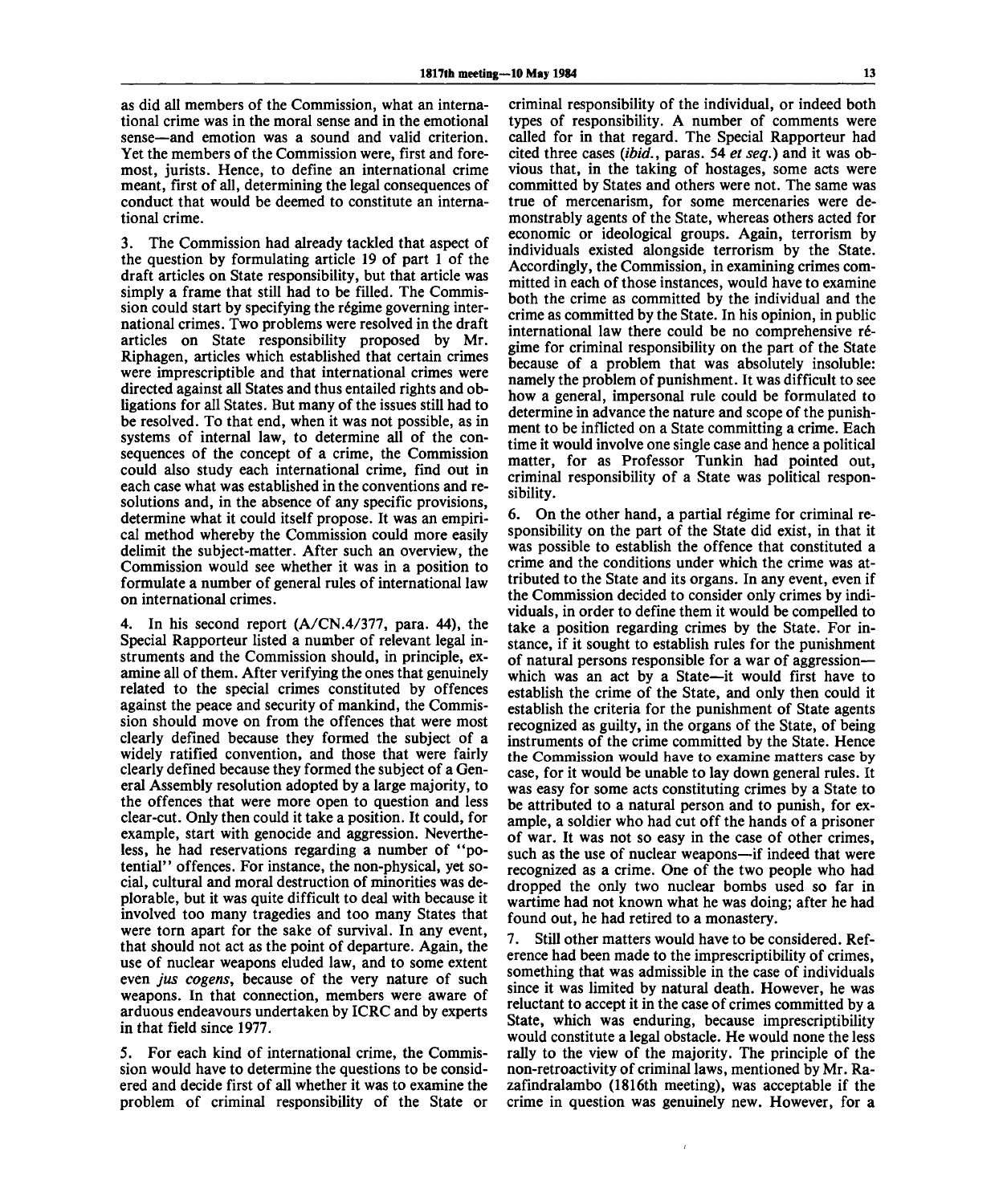crime defined in a convention or elsewhere, could not the law be made retroactive so as to bring support to a moral doctrine that had been flouted? Certainly the Commission could look into that matter, but in the knowledge that the problem would vary depending on the crime. There again, the Commission would not be able to lay down too general a rule. It would also have to say whether it was ready to endorse the death penalty, when the trend under criminal law in a number of countries was to abolish it. Other technical problems also arose, such as provocation, attempted crime, complicity and acts of justification.

8. The Commission would have to proceed very cautiously on the question of creating an international criminal jurisdiction. From the outset, it should avoid subordinating everything to the establishment of a system of international criminal jurisdiction, and should bear in mind that no such thing had ever existed, for even the Niirnberg Tribunal had been no more than the joint court of several States. On the other hand, the Commission could consider the question of creating an international organ, even one with powers that were only very weak, such as establishing optional reports on the facts, and could go further at a later stage in its work. It should therefore make a choice, for each crime, and determine whether the crime came within the jurisdiction of an international organ or a national court. In the latter case, the Commission would have to resolve the problem of the formulation of rules if the competent courts were national courts, for example in such matters as the obligation to enforce punishment and extradition.

9. Lastly, the Commission could not, for offences against the peace and security of mankind, which would always have a political aspect to them, establish penal rules as strict as was possible in the case of national rules. Nevertheless, it must at least formulate rules that were fairly precise.

10. Mr. CALERO RODRIGUES said he was always somewhat sceptical about the topic under discussion. It was as if one were to build a house knowing it could never be made habitable. One might have the necessary theoretical and practical foundations, one could construct the walls—prepare a list of offences—one could put in doors and windows—establish penalties—but one could never give it a roof, because no solution would be found to the problem of a jurisdiction. Nevertheless, the second report of the Special Rapporteur (A/CN.4/377) was the kind that facilitated the Commission's work: it was concise, contained no non-essentials and allowed for consideration of the issues in a specific manner.

11. He agreed with the statement by the Special Rapporteur *(ibid.,* para. 4) that the Commission should confine itself to less controversial questions until more precise replies were received from Governments. He also recognized, as the Special Rapporteur stated *(ibid.,* para. 5), that the right approach would be to reconsider the 1954 draft code and expand the list of offences therein as appropriate, not so much in light of the need to arrive at a minimum agreement as to implement General Assembly resolution 38/132 of 19 December 1983, in which the Commission was requested to elaborate "as a first step, an introduction in conformity with paragraph 67 of its report on the work of its thirty-fifth session, as well as a list of the offences in conformity with paragraph 69 of that report".

12. The Special Rapporteur pointed out in his second report *(ibid.,* para. 6) that his purpose was to formulate a list of offences today considered as offences against the peace and security of mankind, in other words to bring up to date the list prepared by the Commission in 1954. Although that would provide a good starting-point, it would only partly fulfil the Commission's mandate under General Assembly resolution 38/132. The Commission might, of course, feel it was preferable at the present stage not to embark upon the introduction but to start with the less difficult matter of preparing a list of offences, in which case it should explain its reason to the General Assembly by developing what was said in the last paragraph of the Special Rapporteur's report *(ibid.,* para. 83).

13. Furthermore, in paragraph 69 of its report on its thirty-fifth session<sup>4</sup> the Commission had taken the view that the international offences to be covered by the code should be determined by reference to a "general criterion", an idea put forward by the Special Rapporteur in his first report (A/CN.4/364), paras. 51-52). The Special Rapporteur had said then that such a criterion would have the advantage of serving to link the list of offences to a common denominator and so make it clear that the list would be provisional and not exhaustive. In the second report, that concept of a common denominator, which the Special Rapporteur had seemed to consider essential, had apparently been reduced to the single criterion of seriousness. However, seriousness, though undoubtedly important, could not be regarded as the sole criterion and an attempt should therefore be made to achieve greater precision in that regard, preferably by reference to the peace and security of mankind, as in the title of the code, so as to distinguish crimes against the peace and security of mankind from other international crimes. In making that comment, he fully realized that an apparent link with the peace and security of mankind could be found in certain generic definitions of international crimes, such as the definitions by Georges Scelle and Vespasien Pella and, of course, in article 19 of part 1 of the draft articles on State responsibility.<sup>5</sup>

14. As to the list of offences in the 1954 draft code, the Special Rapporteur concluded in his second report (A/CN.4/377, para. 41) that, subject to the wording of the articles, that list should be maintained. It was possible to agree with that conclusion, provided any modification of the wording was not just cosmetic, for it had not been the Commission's intention that the 1954 draft should be final.

15. The Special Rapporteur had divided the offences listed in the 1954 draft code into three categories *(ibid.,* para. 15), presumably for the sake of presentation alone

<sup>4</sup>  *Yearbook*... *1983,* vol. II (Part Two), p. 16.

<sup>5</sup> See 1816th metting, footnote 12.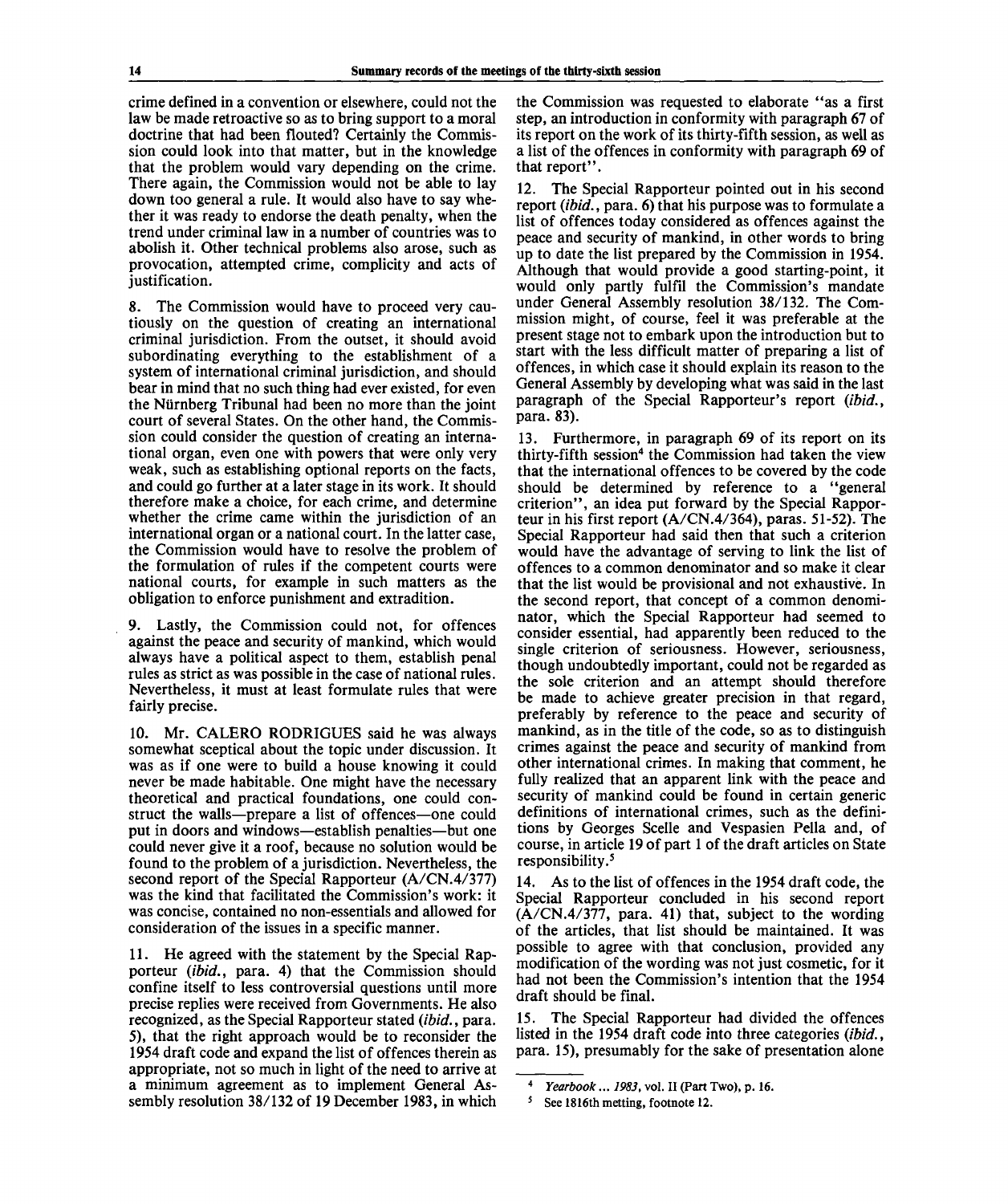and not in order to maintain the division in the list to be established. The first of the three categories related to offences against the sovereignty and territorial integrity of States (article 2 of the 1954 draft), and in that connection he agreed in principle with the Special Rapporteur's affirmation *(ibid.,* para. 19) that the list of offences was supported by a very broad conventional base and could not be called into question today.

The first offence covered by article 2 of the 1954 draft, aggression, left no room for doubt. However, the second offence, threat of aggression, involved perhaps too subjective a criterion; for instance, at what point would such a threat be deemed to arise? The same applied to the third offence in that category, namely preparation of the employment of armed force. Did such preparation in fact differ from threat of aggression? At what point did preparing armed force cease to be mere preparation and become preparation to employ it? Indeed, it could be argued that the ultimate purpose of such preparation was to employ armed force. Hence those first three offences should be modified and even combined into a single offence along the lines of the Definition of Aggression.<sup>6</sup>

17. The fourth and fifth offences, which involved the same problem, dealt respectively with organizing, tolerating or participating in armed bands, and with undertaking or tolerating organized activities to foment civil strife in another State. Was permitting the organization of an armed band to be a crime from the outset? At what point should the State be held responsible for tolerating the organization of an armed band? When did a group of individuals become an armed band? The same could be said for organizing and fomenting civil strife, for in both cases it was difficult to establish' an offence before it had been committed. It must not be forgotten that the draft code was not a resolution or declaration in which loose wording was possible, and sometimes even necessary, if agreement was to be reached; it was a legal instrument that would give rise to specific legal consequences in that responsibility for the crimes in question would be attributed to individuals.

18. The sixth offence was terrorism, which was central to the code in the modern world, since States believed that only international co-operation and possibly penal provisions could help to combat it. Annexation of territory, the seventh offence covered, was plainly a crime; but the wording of the eighth offence, "intervention ... in the internal or external affairs of another State, by means of coercive measures of an economic or political character", was inadequate. At what point did intervention actually occur? When did economic measures become coercive? He trusted that the Special Rapporteur would find a more convincing formula.

19. The second category of offences, covered by paragraphs (7) and (12) of article 2 of the 1954 draft, related to violations of the prohibitions and limitations on armaments or of the laws and customs of war. As to the first of the two offences in that category, he took the view

that, if a State was bound by treaty to some form of disarmament, failure to comply with its obligations under the treaty could be regarded as an offence against the peace and security of mankind. The wording, however, was somewhat old-fashioned and a more general formula would be preferable. The second offence, "acts in violation of the laws or customs of war", must be deemed a crime, but he wondered whether every violation—even of a minor technical nature—of the 1949 Geneva Conventions and the Protocols thereto,  $\frac{7}{3}$  should also be regarded as a crime. The Conventions themselves made some distinction on that score and it would therefore be advisable to be more precise.

20. The third category of offences involved crimes against humanity, which were covered by paragraphs (10) and (11) of article 2 of the 1954 draft, and dealt in effect with the concept of genocide. In his second report *(ibid.,* para. 31), the Special Rapporteur discussed the wider problem of crimes against humanity in the context of human rights in general, which implied that certain new crimes might be added to the third category. He would revert to that question later in the debate.

21. Mr. NI said that the Special Rapporteur, with a sound sense of judgment, had selected as a point of departure the compilation of a catalogue of the offences to be included in the draft code in the light of the development of international law on the subject since 1954. The controversial questions of the content *ratione personae* and of the feasibility of preparing a statute for an international criminal jurisdiction could await more mature consideration and clearer guidance from Governments and the General Assembly.

22. That did not mean, however, that the offences and particularly new offences not covered by the 1954 draft—were entirely divorced from the concept of violations committed by States. Indeed, there were situations in which the offence could be committed only by a State, with the result that inclusion of that offence in the catalogue implied that States should be considered as subjects of violations of international law. The list of offences was therefore clearly tentative, a situation which left the Special Rapporteur the latitude not to submit draft articles at the present stage.

23. The question now before the Commission was that of the content *ratione materiae* or, in other words, of what constituted an offence against the peace and security of mankind. Extreme seriousness should serve as a criterion in that respect, but the question then arose of how the abstract term "seriousness" was to be understood and evaluated. An offence against the peace and security of mankind differed from other offences because of its impact, since it affected not only individuals but also the fundamental interests of certain groups and institutions, thereby threatening the basic rights and interests of all mankind. Offences against the peace and security of mankind could be distinguished from human rights violations in that the victims of the latter were usually individuals and thus the internal law of a State was involved. Yet when human rights violations reached

<sup>6</sup> General Assembly resolution 3314 (XXIX) of 14 December 1974, annex. See 1816th meeting, footnotes 13 and 14.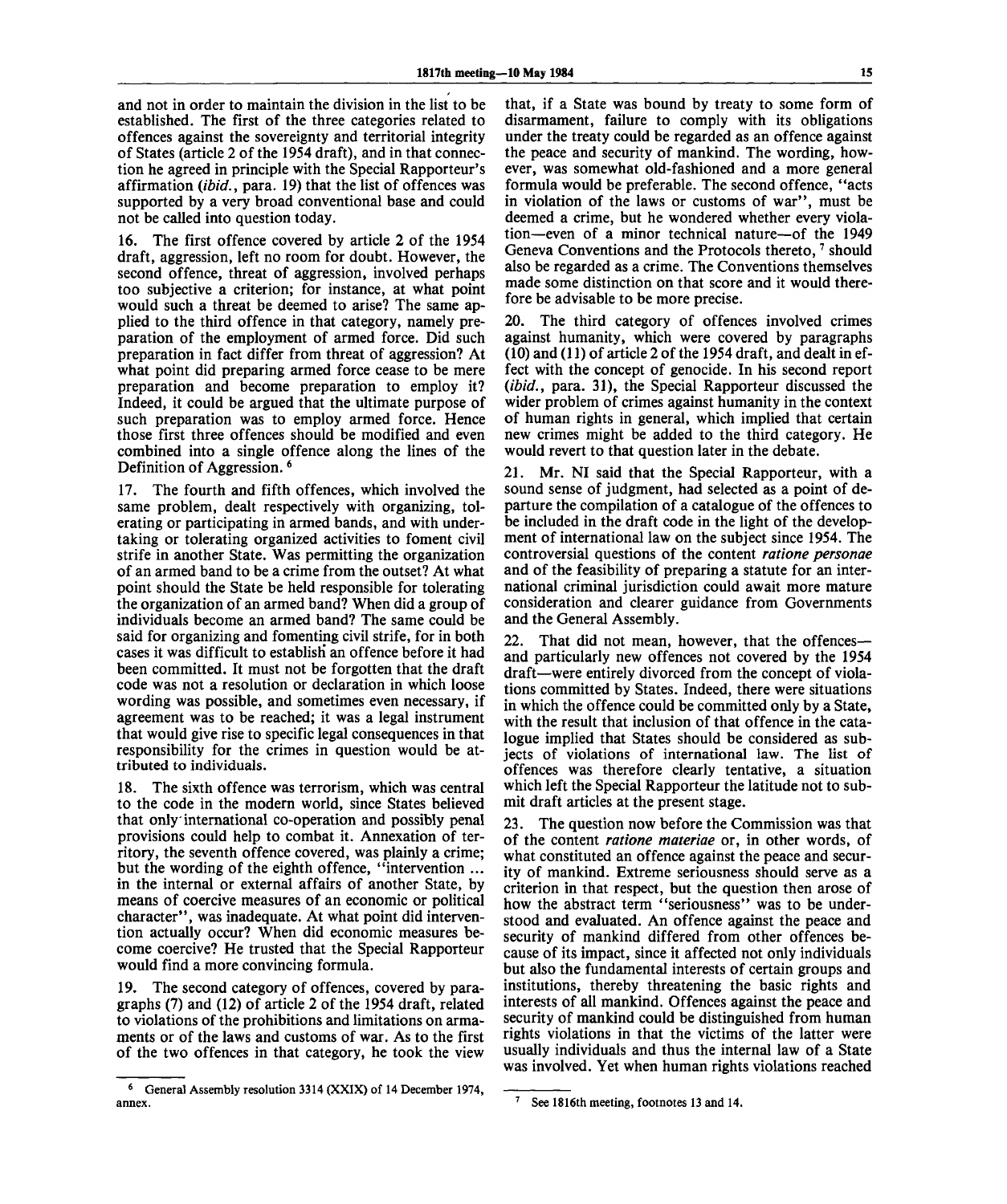a certain magnitude and frequency, they could become offences against the peace and security of mankind. One example in that respect was provided by the draft convention against torture and other cruel, inhuman or degrading treatment or punishment, now under consideration in the Commission on Human Rights.

24. In his second report  $(A/CN.4/377, \text{ para. } 15)$ , the Special Rapporteur's division of the offences covered by the 1954 draft code into three main categories was generally acceptable and his analysis of the distinguishing characteristics of an offence against the peace and security of mankind, despite its brevity, was admirably lucid and precise. However, the Special Rapporteur called into question the condemnation of the use of nuclear weapons because of the suggestion in some quarters that prohibition of such use would run counter to the strategic concept of deterrence *(ibid.,* para. 27). It was said *(ibid.,* para 52) that atomic weapons, despite their capability for mass destruction, were supposed to afford protection, in other words to safeguard peace and security. The Special Rapporteur had therefore asked the Commission to take a decision in that regard and to establish whether special reference should be made in the draft code to the use of such weapons.

25. However, it was doubtful whether the deterrent effect of nuclear weapons could provide genuine peace and security for mankind. Admittedly, the question was being considered in disarmament forums, but lawyers could not remain indifferent to the legality or illegality of the use—at least the first use—of such weapons of mass destruction. It served no useful purpose to ask whether they were intended to provide protection. If such weapons allegedly possessed a kind of "deterrent effect", one might well ask: "who deters whom?". The constant struggle for supremacy in "power of deterrence" would only lead to an intensification of the arms race and the production of weapons of mass destruction which endangered the peace and security of mankind. He appreciated the complexities of the problem, but wished to express his gratitude to the Special Rapporteur for raising it in connection with the work on the draft code.

26. As to the offences classified since 1954, the Special Rapporteur's list of relevant instruments, although not exhaustive, was most helpful. The list of new offences given in the report *(ibid.,* para. 79, sect. B) was rightly headed by the heinous crimes of colonialism and *apartheid.* As to the others, items 12 (the taking of hostages) and 16 (the taking of hostages organized or encouraged by a State) should be merged, since the latter constituted a particular case of the former; besides, inclusion of item 16 in the list would prejudge the question as to whether States should be held liable for crimes in international law.

27. In the matter of mercenarism (item 13), it should be stressed that, in practice, mercenaries were used by colonial and racist regimes against national resistance movements, as was apparent from General Assembly resolution 3103 (XXVIII) of 12 December 1973, and from the Convention for the Elimination of Mercenarism in Af-

rica adopted by OAU in 1977.<sup>8</sup> The serious threat posed by mercenarism was not, however, confined to Africa and the inclusion of item 13 thus met the requirements of the modern era.

28. In the case of item 14 (the threat or use of violence against internationally protected persons), the title should be reworded so as to give an indication of the seriousness and brutality of violations. It did not seem justifiable to include in a list of offences against the peace and security of mankind all individual cases of violence against diplomats.

29. He experienced similar doubts regarding item 15 (serious disturbance of the public order of the receiving country by a diplomat or an internationally protected person). The Special Rapporteur emphasized in his report *(ibid.,* para. 57) the duty of internationally protected persons under the 1961 Vienna Convention on Diplomatic Relations to respect the laws and regulations of the host State. Yet disregard for local laws could not be considered as an offence against the peace and security of mankind. The concept of a threat to public order was, moreover, a relative one, and the question of interference in the internal affairs of the receiving State was in fact already included in the list of offences covered by the 1954 draft: by article 2, paragraph (9), concerning intervention by a State in the affairs of another State.

30. He entirely agreed with the Special Rapporteur's decision to exclude from the list of offences such acts as the counterfeiting of banknotes and the forgery of passports *(ibid.,* para. 78). The issue of "economic aggression" was worth studying in depth, bearing in mind that political independence was purely theoretical in the absence of economic independence. The Special Rapporteur was right, however, in saying that it was not easy to determine what constituted economic aggression *(ibid.,* para. 80). Perhaps economic aggression began with foreign interference and domination in economic matters, but the question of when such interference and domination amounted to aggression remained largely uncertain.

31. Mr. McCAFFREY said he shared the scepticism expressed by Mr. Calero Rodrigues regarding the viability of the present topic and admired the Special Rapporteur's courage and earnest efforts to advance the consideration of such a sensitive and difficult subject. Without dwelling too much on the substance of the report (A/CN.4/377), he wished at the present stage to give a preliminary indication of his reasons for finding it difficult to accept. In the first place, the Commission might well be putting the cart before the horse by drawing up a list of offences against the peace and security of mankind before it had elaborated a sufficiently precise criterion or rather set of criteria—for identifying those offences.

32. At a time when the Commission had not yet developed analytical tools for compiling a list of offences, he would, for his part, refrain from commenting on most of the items on the Special Rapporteur's proposed list *(ibid.*, para. 79). Many of them were political in tone and amounted essentially to labels. The problem was, of

<sup>8</sup>  *Ibid.,* footnote 15.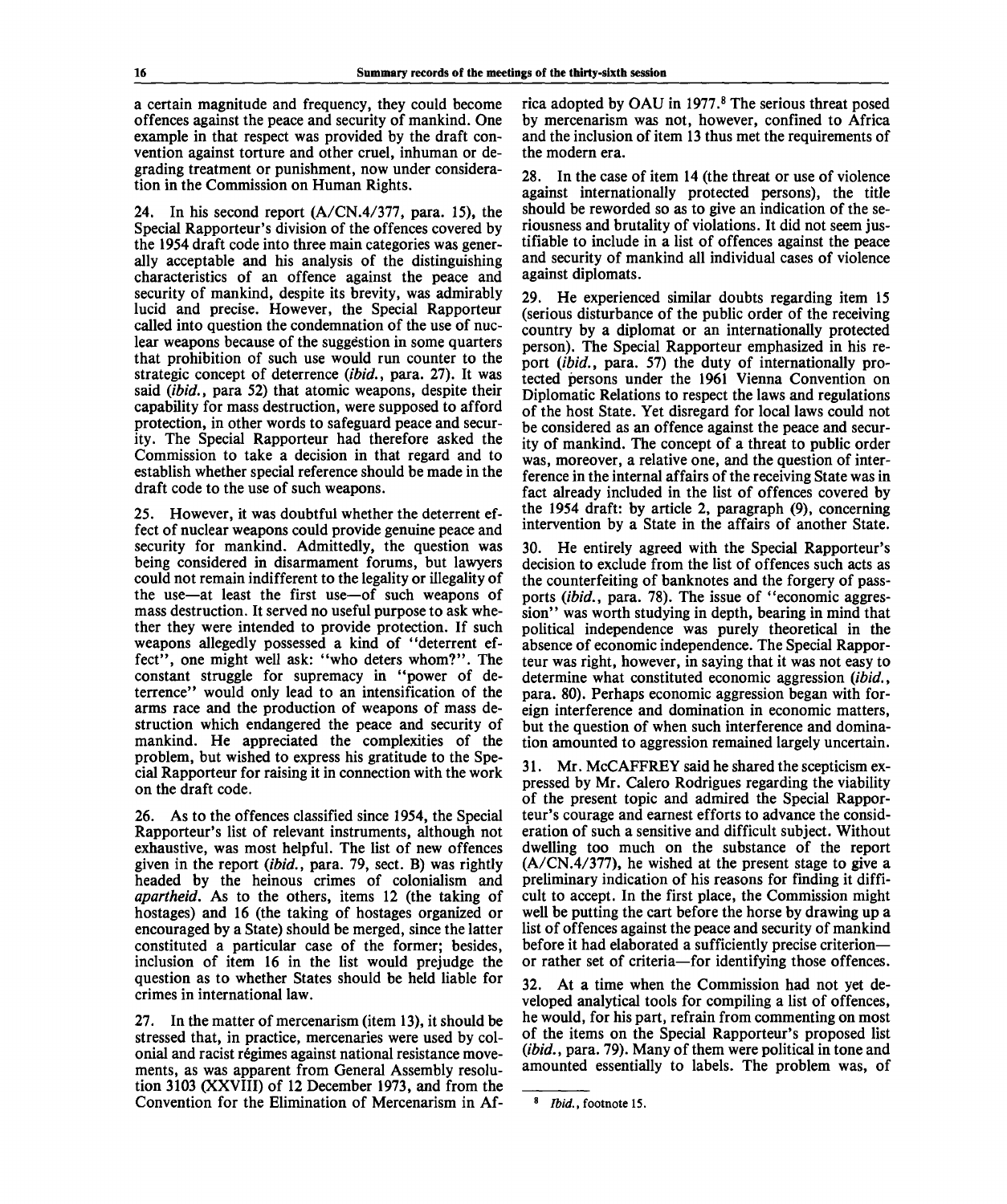course, an inherited one and definitely not the fault of the Special Rapporteur. If, however, a particular act or practice was proposed for inclusion in the code because it had been the subject of certain resolutions, declarations or conventions, then a thorough analysis of the position as to the voting and ratification of those instruments, as well as their historical background and current significance, was imperative. Only in that way was it possible to determine whether they represented nothing more than aspiration or whether, to use the language of the commentary to article 19 of part 1 of the draft articles on State responsibility, they were supported by "all the essential components of the international community".<sup>9</sup> Furthermore, the vagueness and generality of most of the proposed items would make it nearly impossible for a tribunal to determine whether a violation had taken place. The items would be very difficult to evaluate in the abstract without an assessment of the context in which they operated. As already pointed out by a previous speaker, a set of general introductory provisions was essential in that connection.

33. That consideration brought him back to his earlier point, namely that the Commission might find itself putting the cart before the horse. His reasons were both procedural and substantive. From the procedural point of view, it should be remembered that the General Assembly, in paragraph 1 of resolution 38/132 of 19 December 1983, had invited the Commission to continue its work on the elaboration of the draft code by elaborating "as a first step" an introduction as well as a list of offences. In paragraph 2 of the resolution, the Secretary-General had been requested to seek the views of Member States and intergovernmental organizations regarding the questions raised in paragraph 69 of the report of the Commission on its thirty-fifth session.

34. A number of conclusions could be drawn from that resolution. To begin with, the "first step" in the Commission's work must be the formulation of a set of introductory provisions. Such an approach was indeed only logical, and also a substantive reason for deferring any attempt to formulate a list of offences until the general part—which constituted the foundation of any code had been elaborated.

35. His second conclusion was that it would be premature to embark upon the elaboration of a list of offences before receiving and analysing the replies to the Secretary-General's inquiry mentioned in paragraph 2 of General Assembly resolution 38/132. Clearly the content of any list would be significantly affected by the answers to such questions as whether States as well as individuals should be subjects of the code, and whether the draft should be accompanied by the establishment of an international criminal court. It was extremely doubtful whether all countries would recognize the same kind of universal jurisdiction in respect of all the items on the Special Rapporteur's proposed list as States had historically recognized in connection with piracy.

36. For those procedural and substantive reasons, the Commission should proceed with all the caution that the present delicate topic required, and first formulate a set of introductory provisions as the necessary foundation for the edifice it proposed to build. He further suggested that, before attempting to build that edifice, the Commission should draft a set of criteria for identifying offences against the peace and security of mankind. In that regard, he fully associated himself with the remarks made by Mr. Reuter at the present meeting.

37. Formulations such as "the most serious of the most serious offences" were of doubtful value, constituting, as they did, little more than slogans. In that connection, he welcomed the clear analysis by Mr. Calero Rodrigues. It was essential to determine what actually constituted an offence against the peace and security of mankind before the Commission could hope to decide whether, and to what extent, certain human rights violations constituted violations of the code. Indeed, that point had to be clarified even for the purpose of evaluating the items already listed in the 1954 draft code. To give an example, was an embargo an "activity calculated to foment civil strife"? A similar problem arose with regard to radio broadcasts, whether by a private entity protected by freedom of expression or by a State-run broadcasting authority. The meaning of "intervention  $\dots$  in the  $\dots$ external affairs of [a] State" was also unclear.

38. He shared the doubts expressed by Mr. Calero Rodrigues regarding such concepts as the threat of aggression and preparation for the employment of armed force and endorsed his comments on the important difference between the formulation of a code of offences against the peace and security of mankind and the drafting of a resolution or even a declaration. The difference was vital in that the provisions of the code were intended to have precise legal—and indeed penal—consequences. It was therefore essential to be precise in identifying and defining the offences in question.

39. In conclusion, he urged the Commission to attempt, as a first step, to elaborate an introduction and, as the next step, to formulate more precise criteria for the identification of offences against the peace and security of mankind.

#### **Drafting Committee**

40. The CHAIRMAN said that, if there were no objections, he would take it that the Commission agreed that the Drafting Committee should consist of the following members: Mr. Mahiou (Chairman), Mr. Balanda, Mr. Barboza, Mr. Calero Rodrigues, Mr. El Rasheed Mohamed Ahmed, Mr. Flitan, Mr. Lacleta Mufioz, Mr. McCaffrey, Mr. Ni, Mr. Ogiso, Mr. Pirzada, Mr. Razafindralambo, Mr. Reuter, Sir Ian Sinclair and Mr. Ushakov, together with Mr. Evensen, *ex officio* member in his capacity as Rapporteur of the Commission. As in previous years, any other members of the Commission could attend the Committee's meetings if they so wished.

// *was so agreed.*

<sup>9</sup>  *Yearbook* ... *1976,* vol. II (Part Two), p. 119, paragraph (61) of the commentary.